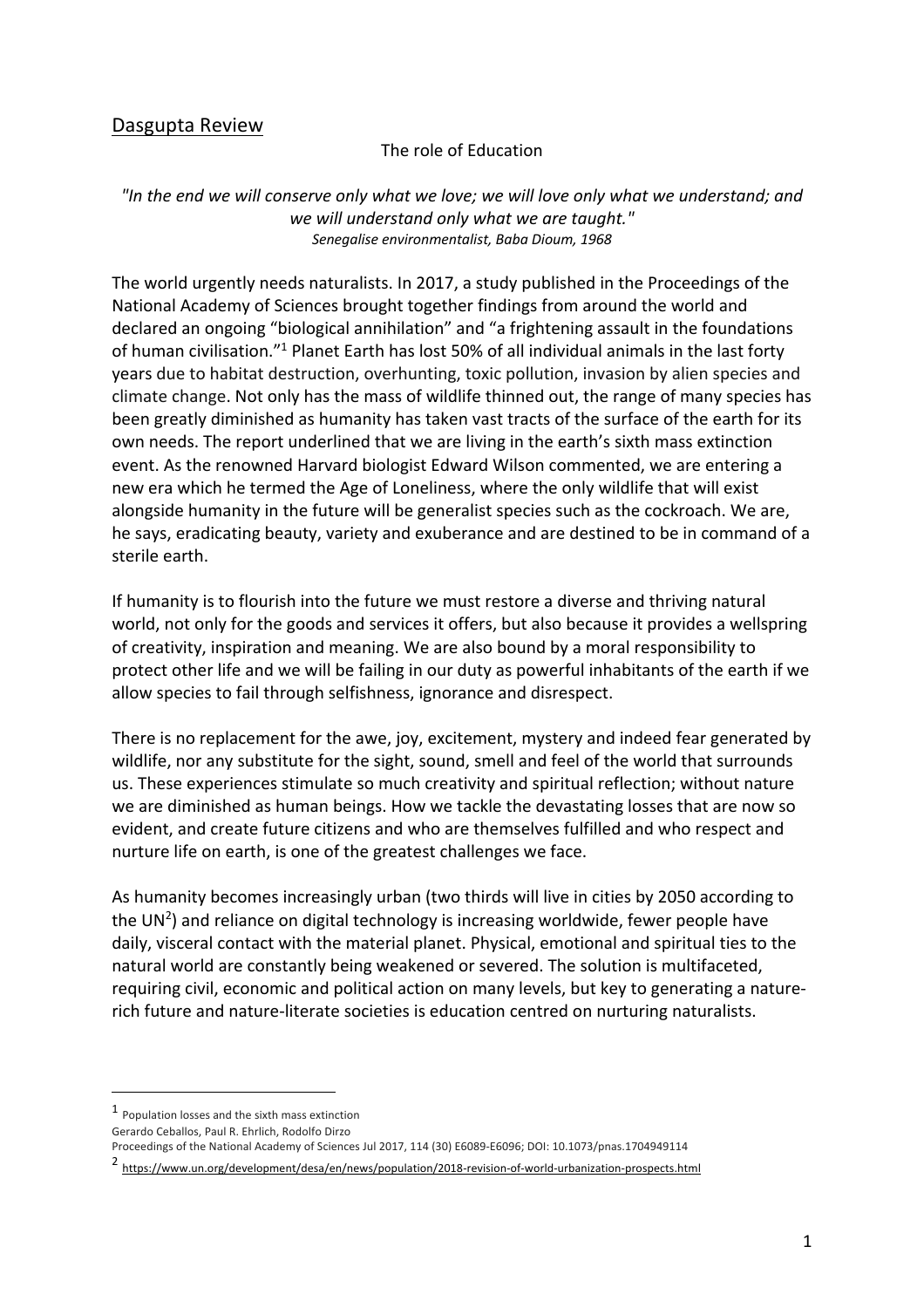*"A naturalist is the person who is inexhaustibly fascinated by biological diversity and who does not view organisms merely as models, or vehicles for theory, but rather as the thing itself that excites our admiration and our desire for knowledge, understanding, and preservation."*

American environmentalist, David Schmidley

Starting at primary level and continuing through to university education and into the workplace, nature can be woven throughout an individual's life-long learning experience. Nature education will inflame the next generation with a passion for the earth and appeal to all, from babies to adults. By introducing young children to nature in its many different guises and sustaining their interest throughout their school life it is possible to create citizens who have an easy conversation with the world around them. They will be able to identify local wildlife and understand its needs and interconnectedness, as well as appreciate how their neighbourhood wildlife relates to the rest of the world. Nature education instils both a local and global perspective. Every child in every country has a right to be taught natural history, to be introduced to the awe and wonder of the natural world, and how it contributes to all of our lives.

Rootedness in place is vital to restoring nature worldwide, and it begins with an appreciation of natural history in a child's local environment. Getting outside and experiencing wildlife cements a sustained interest in nature. Richard Louv, author of Last Child in the Woods<sup>3</sup>, writes, "Passion is lifted from the earth itself by the muddy hands of the young; it travels along grass-stained sleeves to the heart." The interaction of the senses, motor functions and intellect excites ideas and develops skills that will accompany them along whatever path they choose to take as adults. Children will feel at home on a real, earthy planet rather than disassociated inhabitants of a virtual one. Exploring the allpervasive influence of the natural world on human culture through stories, poems, art, geography, mathematics and science is a joy that will continue through life.

Children will also be taking part in the cultural history of their own location, keeping alive the uniqueness of place which is given definition and character by nature that lives there and by the stories and memories that surround it. Local wildlife provides an anchor – a still point in a turning world – and it helps people cherish and preserve their home because nature is part of them and integral to their identity. Wildlife retains an authenticity and a defining individuality in an age of mass reproduction and globalisation, and a child's homeland can become a unique place to be celebrated and cherished. We must strive to keep this uniqueness in the world, to stop the planet from becoming a bland, uniform ecological shopping centre where only the big brands survive and where nuanced individuality is lost. Global resilience to disease and climate change will be enhanced by localism, by communities nurturing and celebrating the individuality of their own environment. The emotional, spiritual and psychological benefits of a connection to nature and to place are well-known, but they are increasingly compromised as nature thins out and disappears from our minds and hearts.

<sup>3</sup> Last Child in the Woods: Saving our Children from Nature-Deficit Disorder (ed. Atlantic Books Ltd, 2013) - ISBN: 9781848877498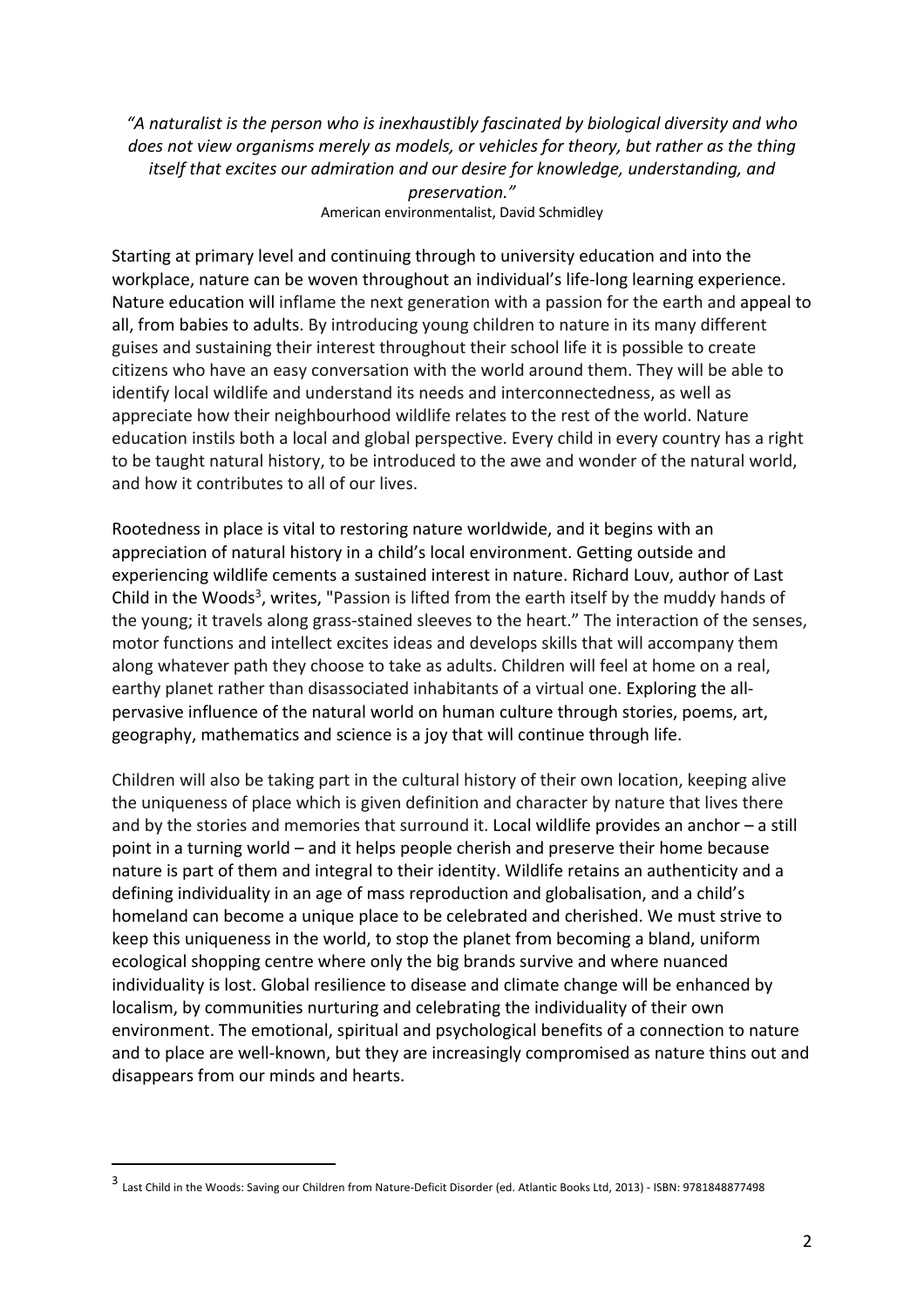When children are young, we tell them what is important to us as individuals and as a society through stories, and those stories usually involve animals. It is one of the ironies of modern life that we surround children with animal pictures and toys only to remove that influence as they grow, replacing them with more conceptual, less immediate knowledge and distancing them from the physical nature of the earth. Animals and plants transition from being fellow travellers on a complex and interrelated planet to becoming objects in a system that we observe from the outside and that can be useful commodities. That switch drives the destruction and alienation that is obvious today and which results in so much damage, not only to the environment but also to our mental health, well-being and spiritual fulfilment.

The imaginative value of wildlife is so important to us, but under-recognised. Writers, artists, poets, musicians and spiritual thinkers have always drawn on the earth's variety of life and landscapes to help decipher the human condition and to make sense of a complex, confusing world. Every society creates stories, myths, legends, parables and teachings that search for truths woven into the interaction of character and place, creating an inspirational realm where physical reality is enriched by wisdom. The natural world provides the settings, characters, simile and metaphor in infinite variety, a panoply of wonder that can enhance the whole of our lives. Worldwide, the study of natural history may not be purely based on a western, scientific model but include faith-based ideas about the preciousness of the planet. There is much wisdom in other ways of looking at the natural world which complement those based on classification and ecology. When we peer into the variety of life on earth, we see ourselves, in all our baseness and glory, reflected back. The French anthropologist Claude Levi Strauss simply surmised, "Animals are good to think with." Many education systems, however, devalue and side-line this all-encompassing study of natural history once children leave primary school, depriving young people of so much inspiration and important knowledge. Combining scientific, spiritual, cultural appreciation of our home is the foundation upon which we can build a better future that is built on hope, not failure.

As children grow older, they can be taught the key skills of a naturalist – naming, observing, recording and collecting useable data which can contribute to national databases. Observing wildlife and interpreting behaviour through the seasons, understanding the interconnections between different species, tracking annual migrations, recognising invasive species, noting the effect of anthropogenic changes and monitoring how nature is responding to climate change are all vital to making the right decision for the future. The ability to work outside in the unpredictable and often challenging real world and to work with 'messy data' are life-skills that are widely applicable. This direct contact with the variety of lifeforms invokes intense curiosity about how they came to be and how we can preserve them. That passion may infiltrate through to decision making as children grow, influencing the choices they will make as adults, both personally and professionally. Ultimately, a deeper understanding of the natural world will affect how they elect to live their lives, and make living and thinking richer. They will be more observant and contented people.

Natural history education is a natural bedfellow of both biology and geography as well as mathematics and the humanities. It is an enriching and leavening subject which brings colour and meaning across the board. Anyone can study nature, be that in a city or in a rural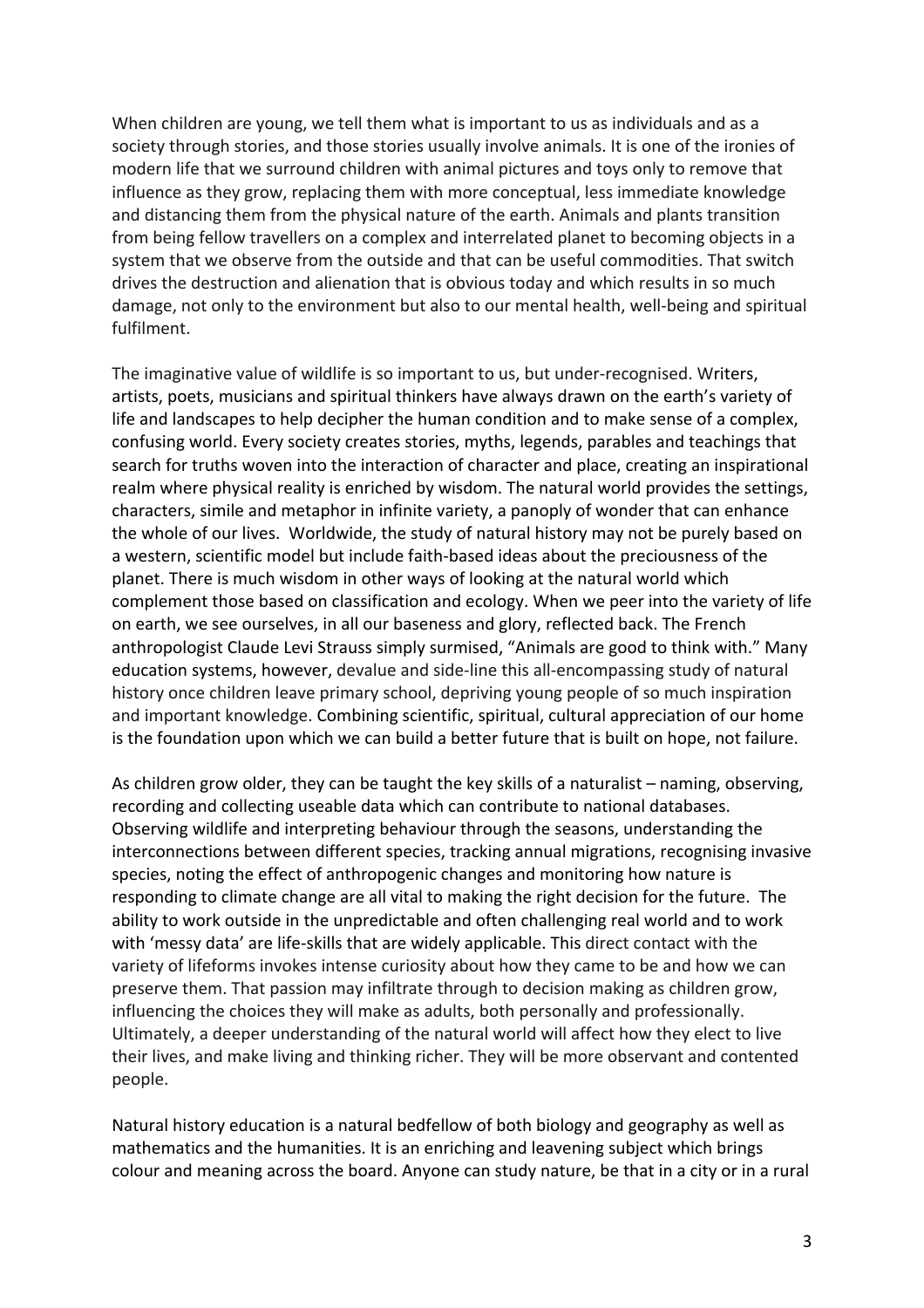area. There is as much wonder to be found in a ladybird on a weed or an elephant in a forest, in a dandelion or a Giant Sequoia. Nature is where we are and exploring it outdoors enhances the interior life, combats feelings of isolation and alienation and increases attention to detail and self-esteem.

The value of continuing nature education beyond primary level cannot be stressed enough. Research at the University of Derby 4 shows that young people's connection to nature drops sharply from the age of 11 and doesn't recover until they are 30 – with significant implications for their engagement with pro-environmental behaviours like taking interest in conservation, recycling, or buying eco-friendly products. Nature is lost in these formative years and side-lined for subjects considered more serious and important. The recent demonstrations worldwide, mainly by young people, expressed concern for climate change and biodiversity loss, and showed how much young people want to be involved and to have the skills to tackle the damaged planet we are bequeathing to them. At the very time young people are making decisions about their future direction they are least connected to the natural world. The environmental crisis we see all around us is also particularly damaging to the mental health of the young, now recognised by governments worldwide, and they are demanding to be given the knowledge to put it right.

The lack of nature-connectedness has resulted in a decrease in joy and wonder in our daily lives, contributing to a worldwide increase in depression, anxiety and obesity. Paracelsus, the 16th-century German-Swiss physician, wrote: "The art of healing comes from nature, not from the physician." There is now a well-known connection between well-being and connection to nature – not simply being outdoors but having a meaningful relationship with the natural world that goes beyond utility and control. The University of Derby<sup>5</sup> research also shows that it is possible to establish new, pro-nature, sustainable relationships by fostering 'pathways.' These encourage people to tune in to nature through their senses and emotions, not just through the intellect, by noticing nature's beauty and celebrating it, by acknowledging how it brings meaning to our lives and by actively caring for nature. These pathways engage an individual in a meaningful way with the life around them and translate into measurable sustainable behaviours. Including these in nature education will make it more effective and provide a bedrock for sustainable societies.

By establishing nature education now, and inspiring the next generation, it is possible to create a worldwide appreciation and respect for the natural world in a time of global extinctions. This provides the bedrock of motivation to change the world and bring wildlife back from the brink.

By establishing the natural world within the school system and by tapping into the past as well as to hopes for the future, we will be addressing the worrying phenomenon known as the 'shifting baseline.' It is a cliché but true that we are what we remember, and we are rapidly forgetting past abundance and what it is like to live on a vibrant earth that sings and

<sup>4</sup> https://www.derby.ac.uk/news/2019/new-study-pinpoints-when-teenagers-fall-out-of-love-with-nature-/

<sup>5</sup> https://www.derby.ac.uk/research/about-our-research/centres-groups/nature-connectedness-research-group/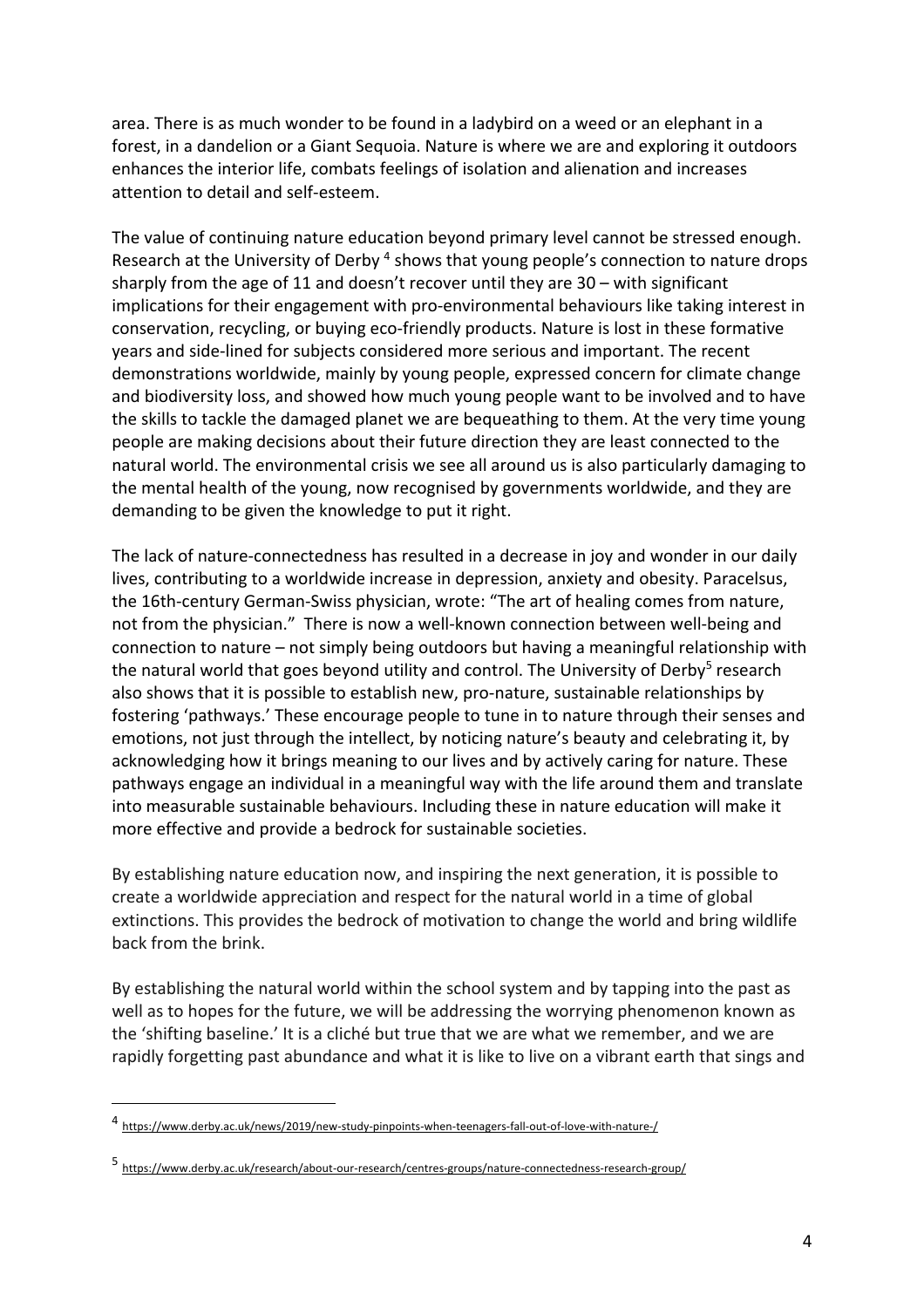shines with life. Each generation defines a nature-line in the sand which gets washed away, reformed and reset with each new wave of extinctions and as wildlife becomes less common. We believe that what we see is how it is, the shifting baseline, which means we are progressively redefining ourselves as inhabitants of an emptying world. It is directly related to what author Robert Pyle termed the 'extinction of experience' over twenty years ago<sup>6</sup>, a reference to the disappearance of the experience of living amongst wild creatures.

As cities and metastasizing suburbs forsake their natural diversity, and their citizens grow more removed from personal contact with nature, awareness and appreciation retreat. This breeds apathy toward environmental concerns and, inevitably, further degradation of the common habitat....So it goes, on and on, the extinction of experience sucking the life from the land, the intimacy from our connections... people who don't know don't care. What is the extinction of the condor to a child who has never known a wren?

The knock-on effects of this are huge. If we don't experience wildness because it is gone, we won't be alarmed at it fading away elsewhere. We won't feel extinction as a personal, painful urgency, more of a shrug and resignation. As part of reversing this trend, nature education can encourage children to speak to the older generations so that their memories of a land full of life are not lost in time. Nature provides a thread that winds through time, binding us to the past and providing a guide to follow into the future. When children learn the ecological history of their area they will understand how they fit into the trajectory of life where they live. An understanding of the causes for the loss of wildlife can be used to stop and reverse the destruction, using memories of the past as a guide to the future vision.

We are now not only entering Edward Wilson's Age of Loneliness, we are in the midst of the Age of Forgetting, a collective, worldwide nature-amnesia. Part of the answer is for us to establish a new Age of Remembering, a reconnection to the past which will inform a vibrant future. By instilling nature into the heart of the world's education systems we will begin this healing process and restore wildlife from museum specimens to living, breathing life, with all the benefits that will bring.

As the world's nations plan for a greener and more sustainable future, we will need competent naturalists as never before, both professionals and citizen scientists. If decisions about the future are based on fact and evidence, and not purely on emotion, we will make the right decisions and avoid making things worse. Future developments must be underpinned by an informed respect for nature, because only then will we create ecosensitive cities, industry and infrastructure and build a world we wish for our children.

*Suddenly, from behind the rim of the moon, in long, slow-motion moments of immense majesty, there emerges a sparkling blue and white jewel, a light, delicate, sky-blue sphere laced with slowly swirling veils of white, rising gradually like a small pearl in a thick sea of black mystery. It takes more than a moment to fully realize this is Earth. Edgar Mitchell - Astronaut*

<sup>6</sup> Pyle, R.M. "The extinction of experience" *Horticulture* 1978, Vol 56 pp. 64–6